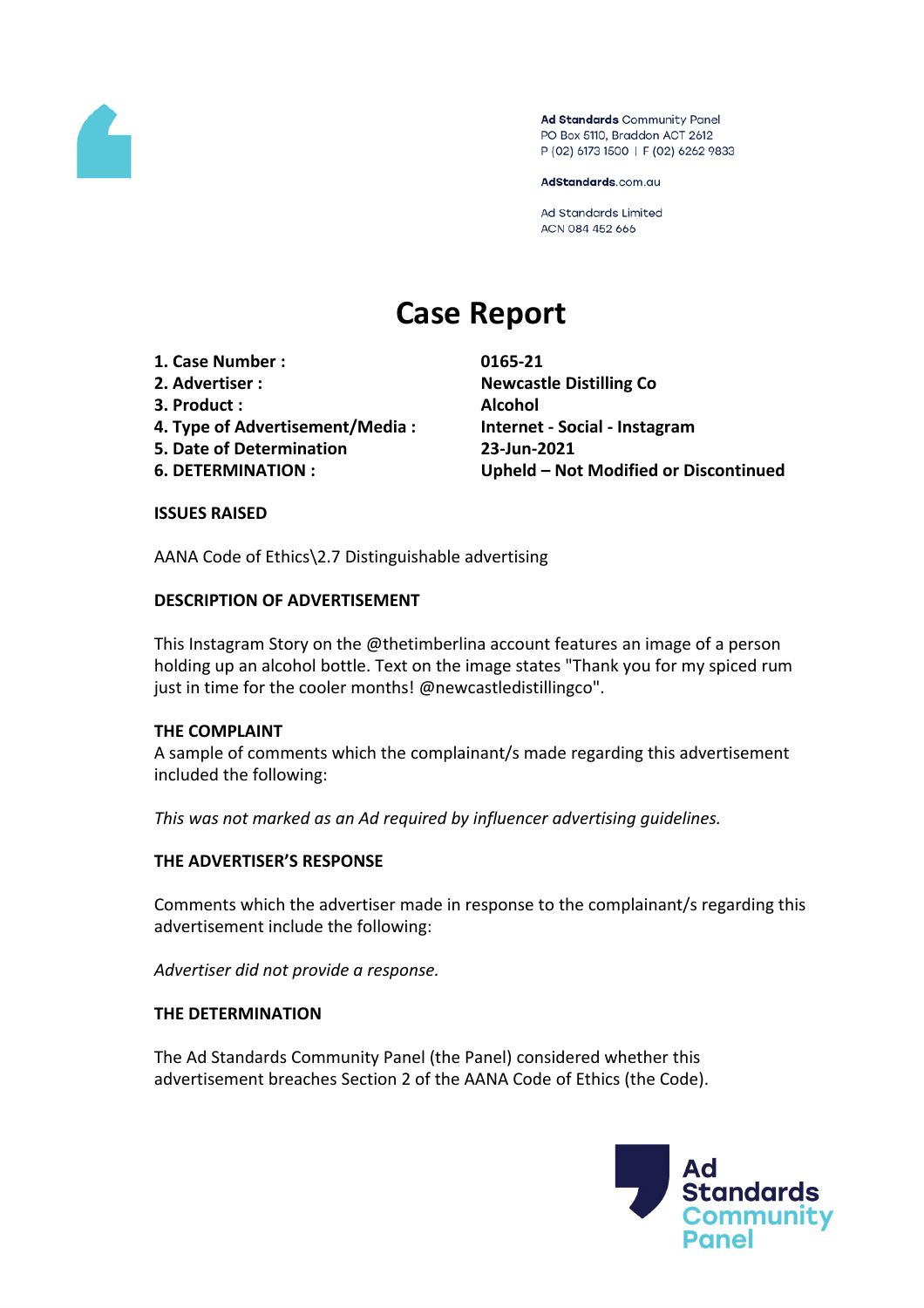

The Panel noted the complainant's concern that the Instagram story was not marked as an ad.

The Panel viewed the advertisement and noted the advertiser had not provided a response.

## *Section 2.7: Advertising or Marketing Communication shall be clearly distinguishable as such.*

#### **Is the material advertising?**

The Panel noted that it must consider two matters:

- Does the material constitute an 'advertising or marketing communication', and if so
- Is the advertising material clearly distinguishable as such?

## **Does the material constitute an 'advertising or marketing communication'?**

The Panel noted the definition of advertising in the Code. Advertising means: "any advertising, marketing communication or material which is published or broadcast using any Medium or any activity which is undertaken by, or on behalf of an advertiser or marketer,

- over which the advertiser or marketer has a reasonable degree of control, and
- that draws the attention of the public in a manner calculated to promote or oppose directly or indirectly a product, service, person, organisation or line of conduct".

The Panel considered that the clear placement of the product and the use of the advertiser's Instagram handle did amount to material which would draw the attention of the public in a manner designed to promote the brand.

The Panel noted the advertiser had not provided a response to the complaint and the precise nature of the relationship was not known. The Panel noted that the influencer had stated to Ad Standards that they had received the product for free.

The Panel noted that influencers operate as an advertising medium utilised by businesses to promote their brands and products. The Panel noted that influencers are sometimes paid, sometimes provided with free product and sometimes post about products in the context of longer term relationships without immediate incentive. The Panel noted that influencers' posts may also be created in circumstances in which there is no relationship context. The Panel considered that the Code's requirements should be interpreted with its purpose in mind, that is to ensure that consumers are informed, and that influencers should be transparent about their relationship with a brand, whatever form it takes.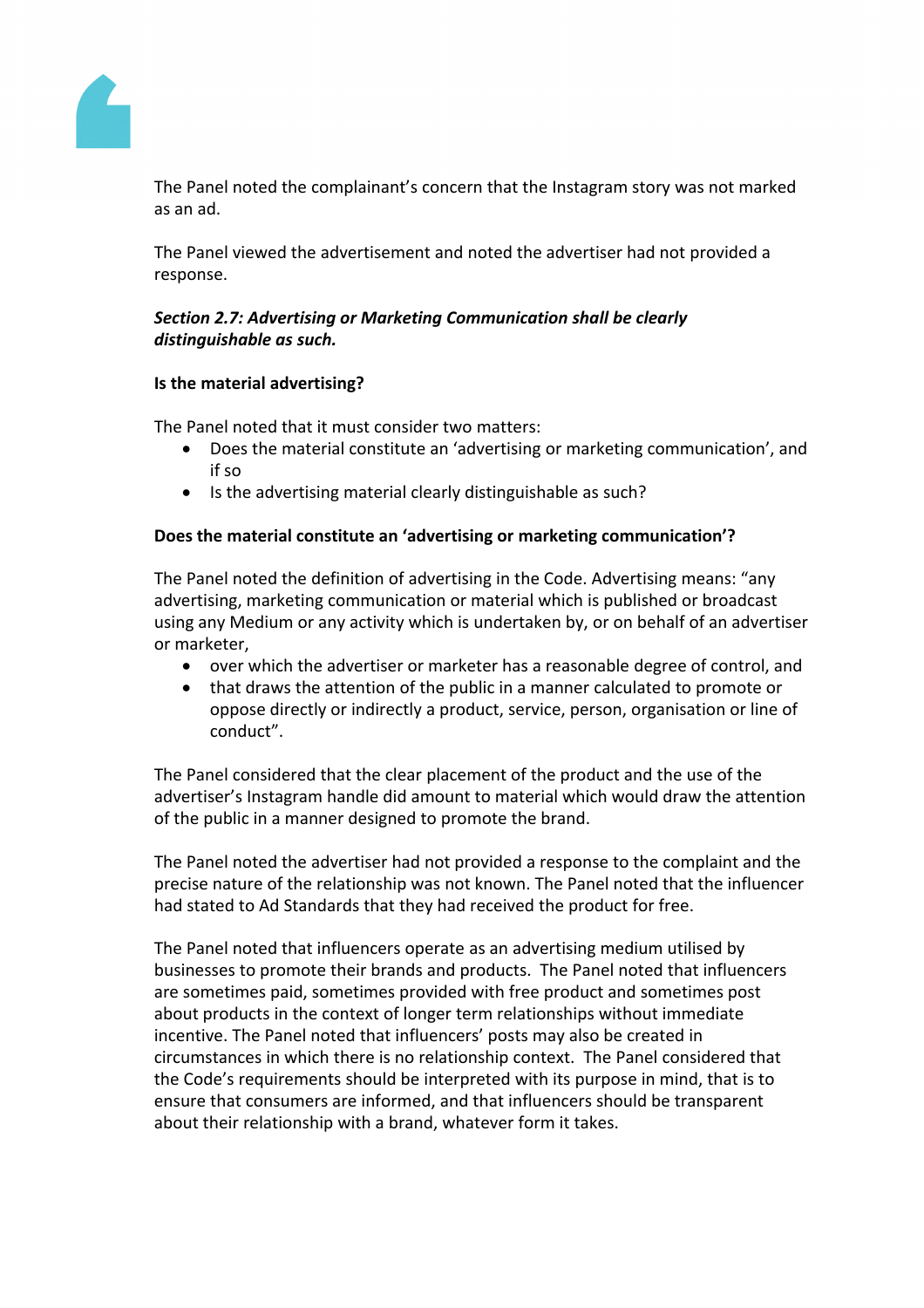

The Panel noted that the advertiser chose to send the influencer a gift. The Panel considered that the advertiser has undertaken the activity of giving a gift to an influencer or entering an arrangement with an influencer, and in choosing to do so they are exercising a degree of control, and the post did draw the attention to the product.

For these reasons, the Panel considered that the post did meet the definition of advertising in the Code.

#### **Is the material clearly distinguishable as such?**

The Panel noted the Practice Note for the Code states:

*"Influencer and affiliate marketing often appears alongside organic/genuine user generated content and is often less obvious to the audience. Where an influencer or affiliate accepts payment of money or free products or services from a brand in exchange for them to promote that brand's products or services, the relationship must be clear, obvious and upfront to the audience and expressed in a way that is easily understood (e.g. #ad, Advert, Advertising, Branded Content, Paid Partnership, Paid Promotion). Less clear labels such as #sp, Spon, gifted, Affiliate, Collab, thanks to… or merely mentioning the brand name may not be sufficient to clearly distinguish the post as advertising."*

The Panel considered that there was nothing in the wording of the Instagram story and no hashtags which clearly demonstrated the relationship between the influencer and the brand and the circumstances surrounding the posting of the product.

The Panel considered that featuring the product and the brand's Instagram handle was not sufficient to satisfy the Code's requirements and that the Instagram story was not clearly distinguishable as advertising.

## **2.7 conclusion**

In the Panel's view the advertisement was not clearly distinguishable as such and did breach Section 2.7 of the Code.

#### **Conclusion**

Finding that the advertisement breached Section 2.7 of the Code, the Panel upheld the complaint.

#### **ABAC Code**

ABAC Code The Panel noted that advertisements about alcohol products may be considered against the provisions of the AANA Advertiser Code of Ethics as well as the Alcohol Beverages Advertising Code Scheme (ABAC). The Panel noted that complaint/s in this case were referred to ABAC for assessment. The Panel noted that the ABAC Responsible Alcohol Marketing Code (ABAC Code) is an alcohol specific code of good marketing practice and has specific standards which apply to the promotion